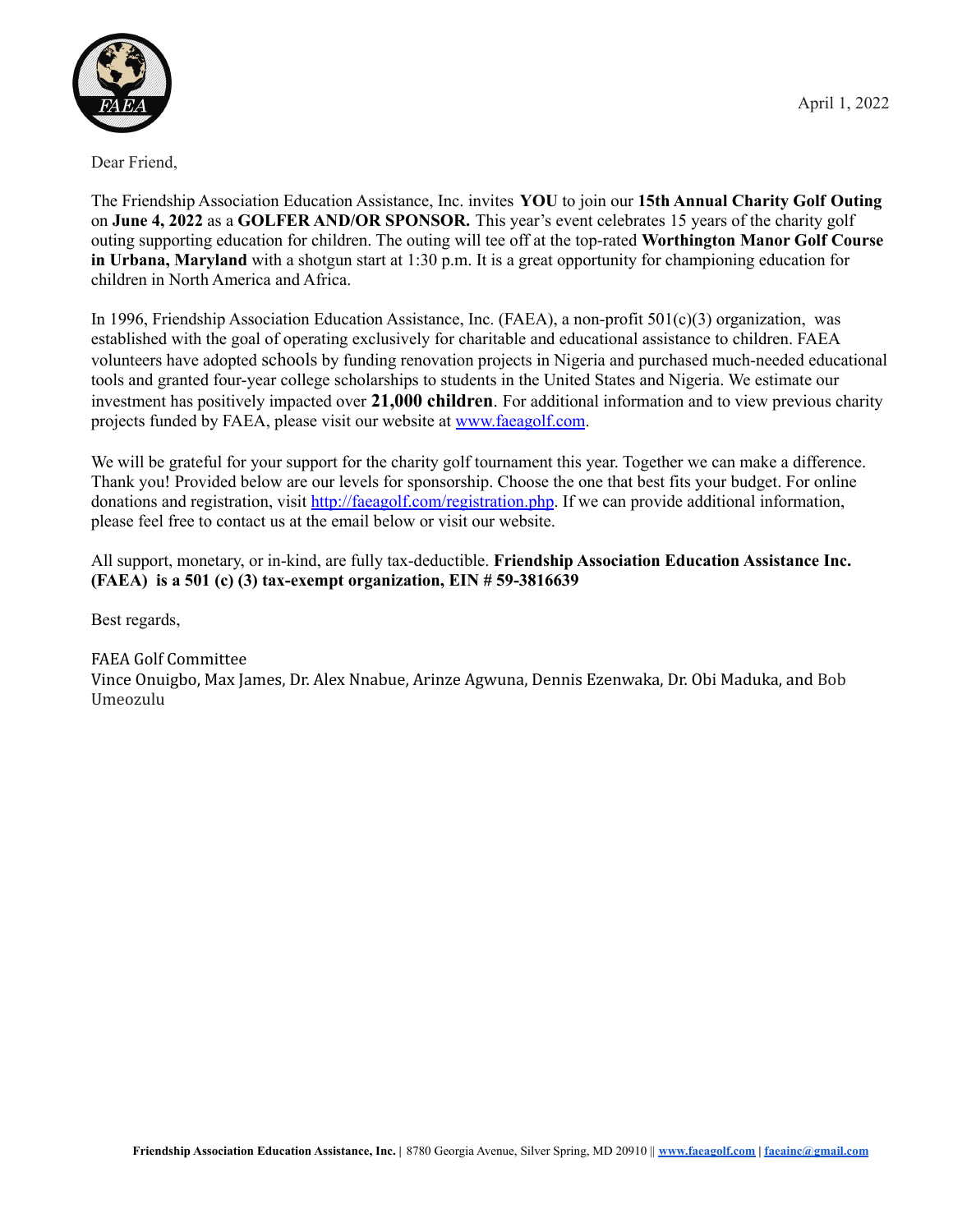We are pleased to offer a range of opportunities for involvement and sponsorship benefits to maximize your company's visibility while supporting an incredible cause.

| <b>Type of Sponsorship</b>              | <b>Cost</b> | <b>Sponsorship Includes</b>                                                                                                                                                                                                                                          |
|-----------------------------------------|-------------|----------------------------------------------------------------------------------------------------------------------------------------------------------------------------------------------------------------------------------------------------------------------|
| Platinum                                | \$5,000     | Four golfer registrations, premier placement of company name and logo on all event<br>marketing materials, on-site signage, tee signage, opportunity to greet participants<br>from the podium at reception, company name on gift bags and<br>full-page ad in program |
| Golfers Reception                       | \$3,000     | Two golfer registrations, placement of company name and logo on banquet dinner<br>centerpieces, premier placement of company name and logo on all event marketing<br>materials, tee signage, opportunity to provide item in gift bags and full-page ad in<br>program |
| Golf Clinic                             | \$2,000     | Two golfer registrations, opportunity to greet all patrons during the golf clinic, name<br>and logo on all event marketing materials, tee signage, opportunity to provide item in<br>gift bag and full-page ad in program.                                           |
| <b>Beverage Cart</b>                    | \$1,500     | Two golfer registrations, signage on beverage carts, company logo, and<br>full-page ad in program                                                                                                                                                                    |
| Gold                                    | \$1,250     | Two golfer registrations, company name and logo on all event marketing materials, tee<br>signage, opportunity to provide golfer goodie bag gift and<br>full-page ad in program                                                                                       |
| Hole-in-One                             | \$1,000     | Company name and logo signage on the four par 3 holes where a Hole-in-One<br>opportunity will be available, half-page ad in program, and listing on event website                                                                                                    |
| Silver                                  | \$750       | Company name on all event marketing materials, tee signage and full-page ad in<br>program                                                                                                                                                                            |
| Champion for Education                  | \$380       | One golfer registration and one tee sponsorship.                                                                                                                                                                                                                     |
| Closest to the Pin and<br>Longest Drive | \$500       | Signage on the tee, full-page ad in the program, acknowledgement at the reception,<br>and opportunity to provide items in gift bags                                                                                                                                  |
| Tee                                     | \$250       | Signage at the tee, half-page ad in the program, acknowledgement at the reception, and<br>opportunity to provide items in gift bags                                                                                                                                  |
| <b>Engagement at Assigned</b><br>Hole   | In-kind     | Opportunity to provide 110 items for golfers while at your assigned hole, half-page ad<br>in the program and company name on event website                                                                                                                           |
| Gift Bag/Raffle                         | In-kind     | Opportunity to provide 110 items for gift bags or one item for the raffle, and company<br>name in the program and on event website                                                                                                                                   |
| Champagne Toast                         | In-kind     | Opportunity to provide your latest champagne to 75 Golfers during the Golf Outing<br>reception, cocktail napkins/coasters with brand logo, and company name in the<br>program and on event website                                                                   |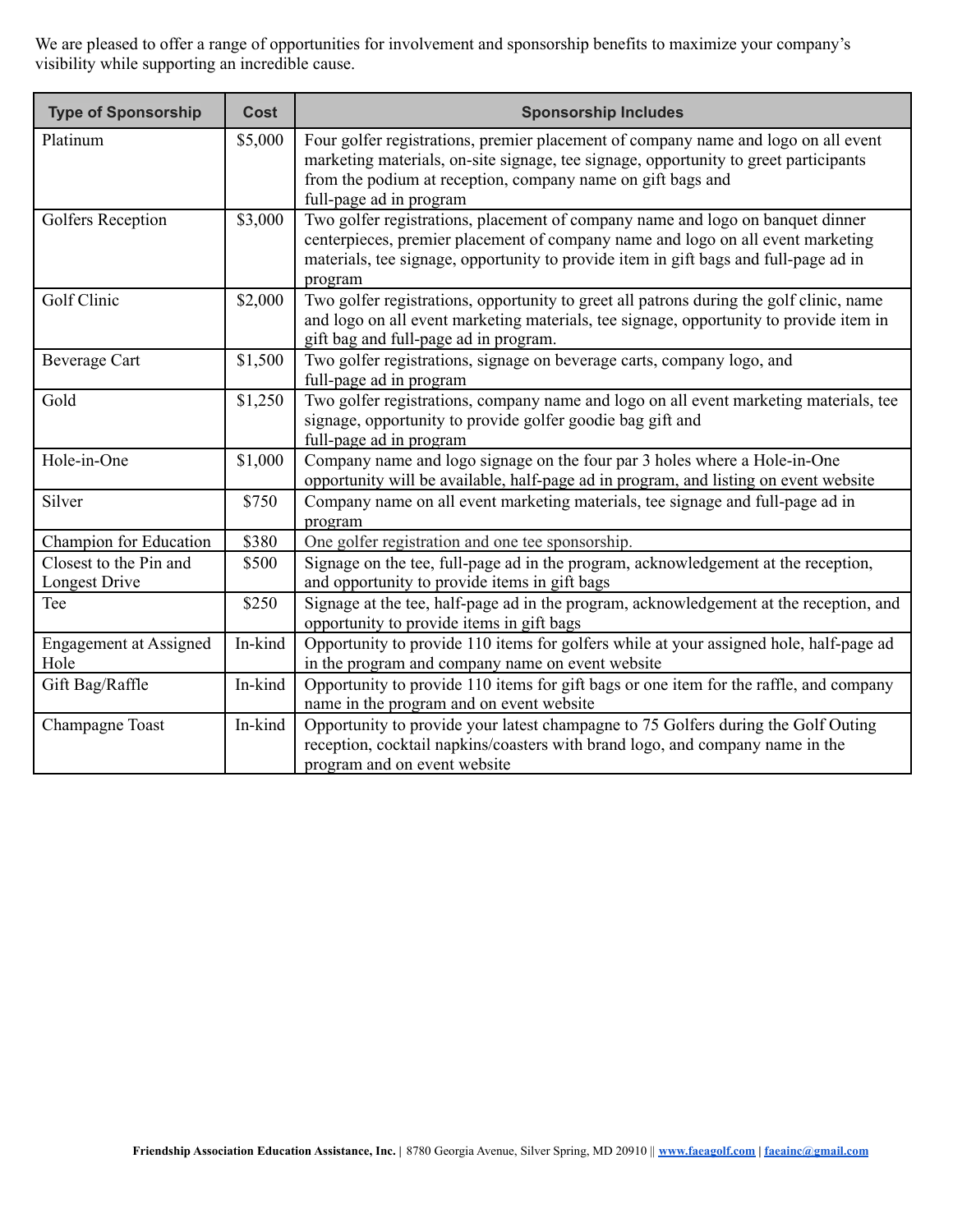## Friendship Association Education Assistance 15th Annual Charity Golf Outing on Saturday, June 4, 2022 **Journal Ad Specs**

Please check the advertisement size you are purchasing (5.5" Width x 8.5" Height):

| __ Full Page Outside Back Cover Color \$200.00 |                                                                                           |
|------------------------------------------------|-------------------------------------------------------------------------------------------|
| __ Full Page Inside Front Cover Color \$150.00 |                                                                                           |
| __ Full page Inside Back Cover Color \$100.00  |                                                                                           |
| $\frac{1}{2}$ Full Page B&W \$75.00            |                                                                                           |
| __ Half page B&W (5.5" x 4.25") \$50.00        |                                                                                           |
|                                                |                                                                                           |
|                                                |                                                                                           |
|                                                |                                                                                           |
|                                                |                                                                                           |
| <b>Method of Payment:</b>                      |                                                                                           |
|                                                | __ Enclosed is my check made payable to Friendship Association Education Assistance, Inc. |
| __ Send me an invoice to pay online            |                                                                                           |
|                                                |                                                                                           |

PLEASE SEND THIS FORM WITH YOUR CAMERA - READY ARTWORK AND PAYMENT TO: Friendship Association Education Assistance, Inc. 8780 Georgia Avenue, Silver Spring, MD 20910 Attn: Golf Committee Email ads to: faeainc@gmail.com

## **Deadline is May 10, 2022 for ad submission and payment.**

All files to be submitted in the following formats only: We prefer to receive images in electronic form. We can handle most formats, including Photoshop, EPS, JPEG, BMP, PICT, MS Word, high res PDF & TIFF files.